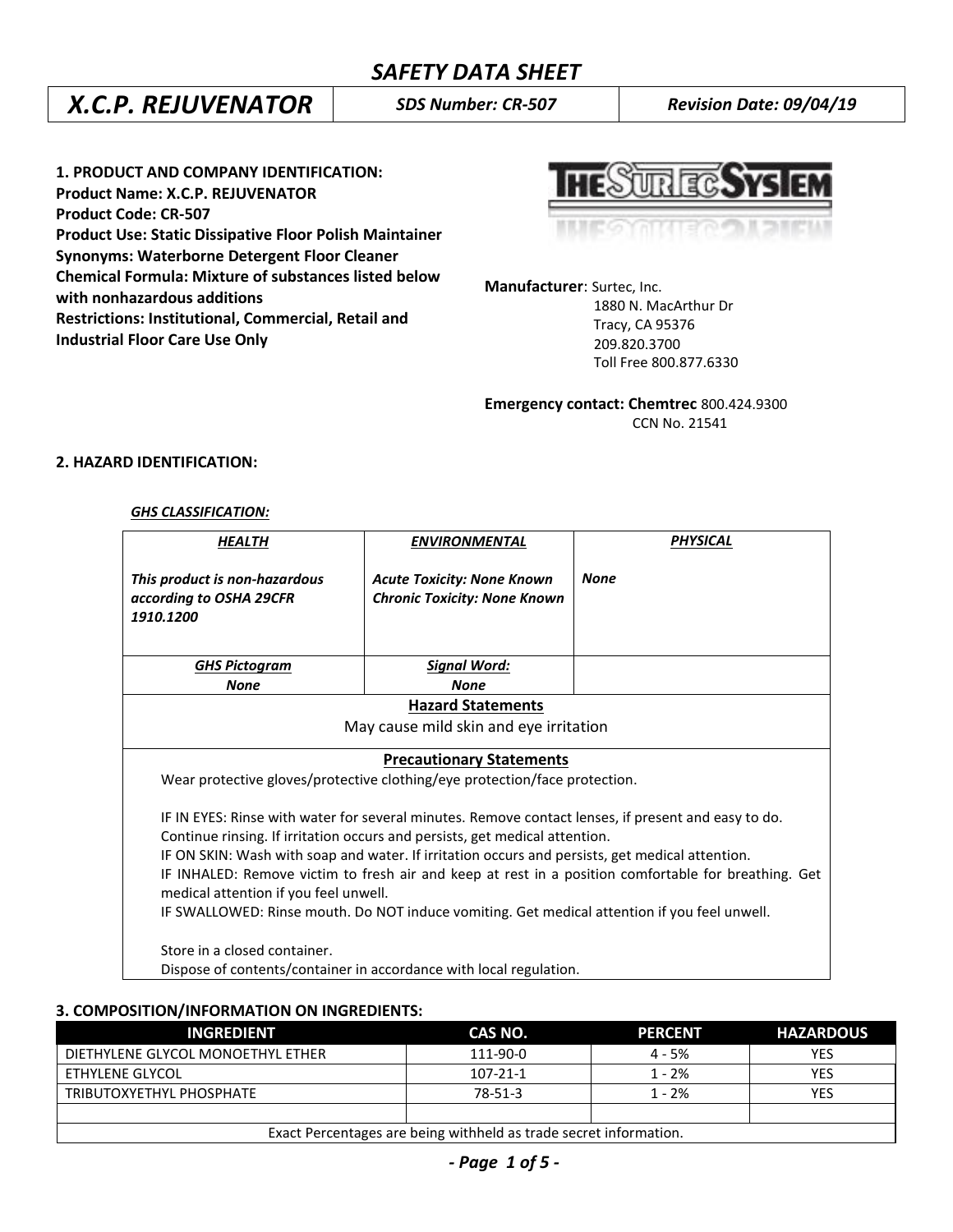# *X.C.P. REJUVENATOR SDS Number: CR-507 Revision Date: 09/04/19*

### **4. FIRST-AID MEASURES:**

*Eye Contact:* Rinse with water for several minutes. Remove contact lenses, if present and easy to do. Continue rinsing. If irritation occurs and persists, get medical attention.

*Skin Contact:* Wash with soap and water. If irritation occurs and persists, get medical attention.

*Inhalation:* Remove victim to fresh air and keep at rest in a position comfortable for breathing. Get medical attention if you feel unwell.

*Ingestion:* Rinse mouth. Do NOT induce vomiting. Get medical attention if you feel unwell.

## **5. FIRE-FIGHTING MEASURES:**

*Fire Extinguishing media:* Use water spray dry chemical, carbon dioxide or regular foam. Move containers away from fire area if can be done without risk.

*Hazards during fire-fighting:*

Containers may rupture when exposed to extreme heat.

### *Protective equipment for fire-fighting:*

Wear NFPA-approved self-contained breathing apparatus, helmet, hood, boots and gloves.

### **6. ACCIDENTAL RELEASE MEASURES:**

#### *Personal precautions:*

Use recommended personal protective clothing and equipment. To prevent slipping, do not walk through spilled material.

### *Environmental precautions:*

Follow all Federal, State and Local regulations when storing and disposing of substances. Do not allow material to run off of work area, and material should be absorbed, collected and disposed of in accordance with regulations. Keep product from entering storm drains. Consult local and federal guidelines for proper disposal of these materials.

### *Cleanup:*

*- For small amounts of released material:* Mop or vacuum up then transfer to suitable container for disposal. - *For large amounts of released material:* Dike around spilled material to contain. Spilled material may be mopped or vacuumed up, then transferred to plastic containers for disposal.

## **7. HANDLING and STORAGE:**

### *Handling:*

**General advice -** No specific measures are necessary provided product and recommended protective clothing/equipment are used correctly. Do not mix with other chemicals. This is a commercial product, not intended for home use. Keep out of reach of children.

### *Storage:*

**General advice -** Protect against physical damage. Store in tightly closed containers in a cool, well ventilated area. Do not allow product to freeze.

### *Shelf Life:*

12 months

### **8. EXPOSURE CONTROLS and PERSONAL PROTECTION:**

### *Advice on system design:*

Provide local exhaust ventilation to control vapors for published exposure limits.

### *Personal protective equipment (HMIS rating 'B'):*

**Eye protection**: Wear safety glasses with side shields or safety goggles to prevent exposure or full face shield if splash hazard exists.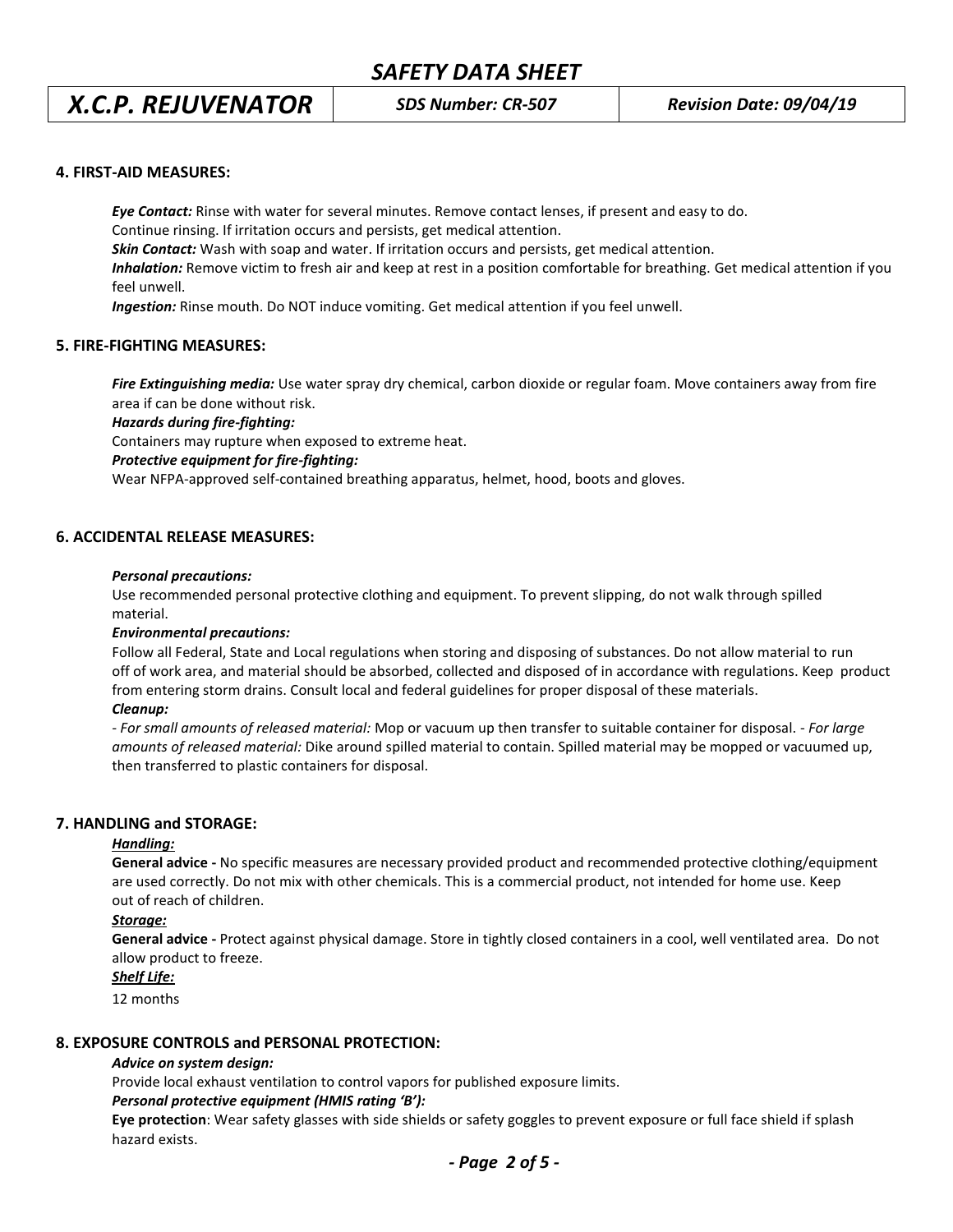# *X.C.P. REJUVENATOR SDS Number: CR-507 Revision Date: 09/04/19*

**Skin protection**: Chemical-resistant gloves. Wear appropriate protective clothing to prevent possible skin contact.

**Respiratory protection**: Use proper NIOSH-OSHA respirator if exposure limits are exceeded or ventilation is inadequate. **General safety and hygiene measures**: Exercise stringent hygiene practices to minimize exposure.

If contact occurs, wash any body part with soap and water immediately. Wash hands after use, and before eating, drinking or smoking.

### *Other protective measures:*

Nearby running water on the job site is necessary, should an accident occur. *Exposure Guidelines:*

| EXPOSURE GUIUCINICS: |                                                        |
|----------------------|--------------------------------------------------------|
| ACGIH TLV:           | 20 ppm (107-21-1), Not Established (111-90-0)          |
| STEL:                | Not Established (107-21-1), Not Established (111-90-0) |

OSHA PEL: Not Established (107-21-1), Not Established (111-90-0)

## **9. PHYSICAL and CHEMICAL PROPERTIES:**

| Appearance:                 | White Liquid                                        | Flash Point:                            | $>200^{\circ}$ F         |
|-----------------------------|-----------------------------------------------------|-----------------------------------------|--------------------------|
| Odor:                       | Sweet                                               | <b>Upper/Lower Flammability Limits:</b> | No information available |
| pH value:                   | $8.1 + / - 0.2$ (Concentrate)                       | Relative Density (water):               | 1.04                     |
|                             | 7.8 +/- 0.2 (1:64 dilution)                         |                                         |                          |
| Specific gravity:           | $1.04$ (H2O = 1)                                    | Auto-Ignition Temperature:              | No information available |
| Solidification temperature: | No information available                            | Decomposition temperature:              | No information available |
| Freezing/Melting point:     | 32 °F (0 °C)                                        | <b>Partition Coefficient</b>            | No information available |
| Boiling point:              | 212°F (100 °C)                                      | Odor Threshold                          | No information available |
| Vapor density:              | No information available                            | Viscosity:                              | $< 10$ cps.              |
| Vapor pressure:             | No information available                            | <b>Partition Coefficient</b>            | No information available |
| <b>Evaporation Rate:</b>    | No information available                            | Solubility in water:                    | Miscible                 |
| <b>Regulatory VOC:</b>      | < 1% by weight (Concentrate)                        |                                         |                          |
|                             | $< 0.1\%$ by weight (Routine Use Dilution $-1:64$ ) |                                         |                          |

## **10. STABILITY and REACTIVITY:**

*Conditions to avoid:* Freezing. Excessive heat or flame. *Substances to avoid:* Strong oxidizing agents, acids and bases. *Hazardous reactions:* Product is chemically stable under normal conditions of use and storage. **Decomposition or By-products:** In fire conditions: carbon monoxide (CO), carbon dioxide (CO<sub>2</sub>).

# **11. TOXICOLOGY INFORMATION:**

## *Acute Toxicity (Symptoms):*

**Oral:** Ingestion may cause nausea, vomiting, and diarrhea. **Eye irritation:** Mild irritation, redness and tearing.

**Skin irritation:** Mild irritation and redness.

**Inhalation:** May cause minor irritation to the respiratory tract.

**Sensitization:** Skin: N/A. Respiratory: N/A

## *Chronic Toxicity:*

**Other information:** No carcinogenic substances as defined by IARC, NTP and/or OSHA.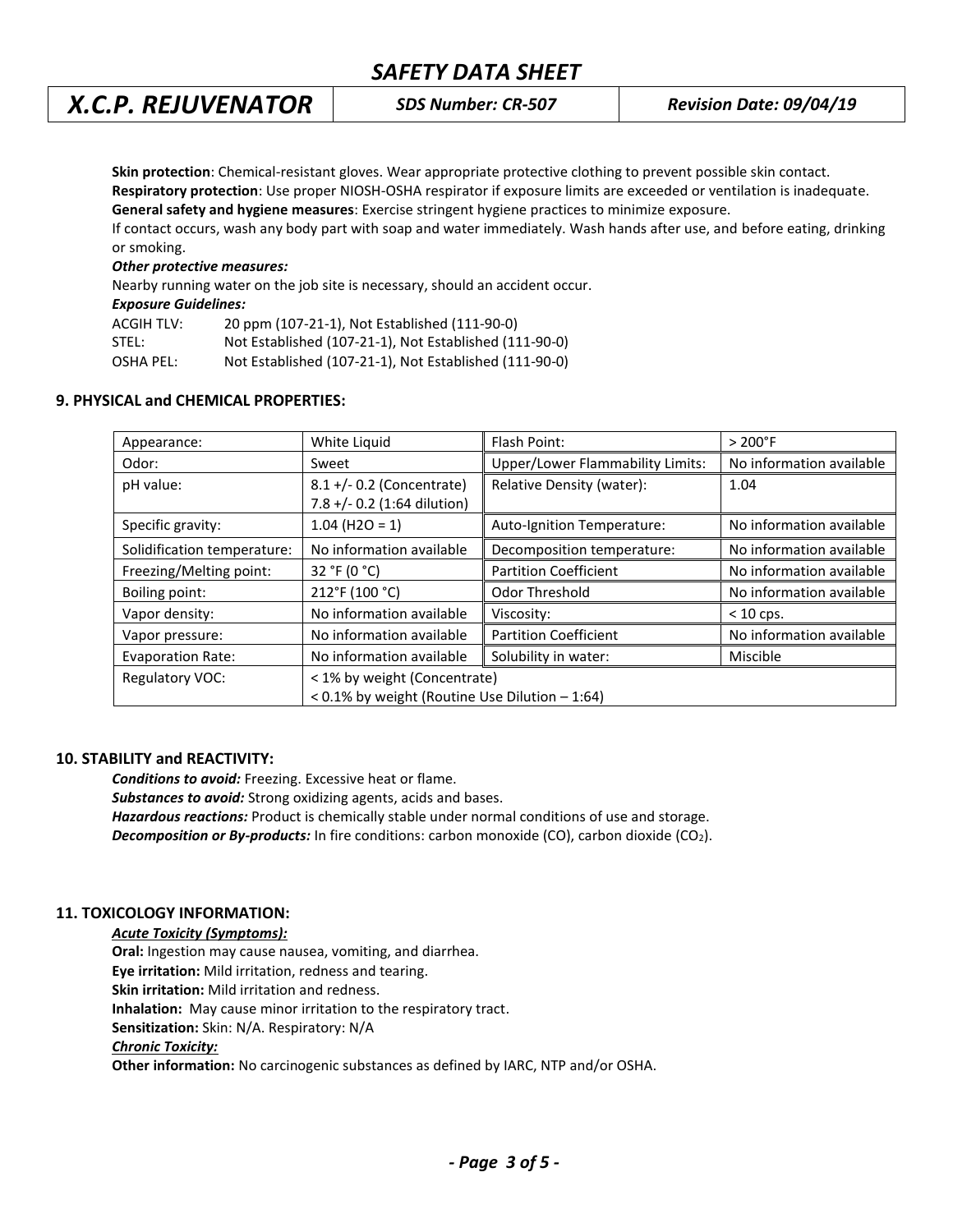# *X.C.P. REJUVENATOR SDS Number: CR-507 Revision Date: 09/04/19*

# **12. ECOLOGICAL INFORMATION:**

### *Biodegradation:*

Test method: Unspecified Analysis method: Unspecified Degree of elimination: Not Established

### *Environmental toxicity:*

Acute and prolonged toxicity to fish: Not Established Toxicity to microorganisms: Not Established Other ecotoxicological advice: Not Established

## **13. DISPOSAL CONSIDERATIONS:**

*Waste disposal of substance:* Dispose of in accordance with all Federal, State and Local regulations when storing and disposing of substances. It is the waste generator's responsibility to determine if a particular waste is hazardous under RCRA (EPA regulations for hazardous waste).

*Container disposal:* Dispose of in a licensed facility in accordance with local regulations.

*RCRA:*

Unspecified.

## **14. TRANSPORTATION INFORMATION:**

**DOT: Proper Shipping Name:** WAX, LIQUID (NON-HAZARDOUS)

## **15. REGULATORY INFORMATION:**

| <b>Federal Regulations:</b>           |                       |                                      |
|---------------------------------------|-----------------------|--------------------------------------|
| <b>Registration status:</b>           |                       |                                      |
| TSCA, US:                             |                       | All components are listed or exempt. |
| SARA hazard category (EPCRA 311/312): |                       | Acute health hazard                  |
| <b>SARA TITLE III, SECTION 313:</b>   |                       |                                      |
| <b>CAS Number:</b>                    | <b>Chemical Name:</b> |                                      |
| 111-90-0                              |                       | Diethylene Glycol Monoethyl Ether    |
| $107 - 21 - 1$                        | Ethylene Glycol       |                                      |

## *State Regulations:*

Chemicals known to the State of California to cause cancer, birth defects or other reproductive harm

| CAS Number: | <b>Chemical Name:</b> |
|-------------|-----------------------|
| 107-21-1    | Ethylene Glycol       |

## *CA Cleaning Product Right To Know Act of 2017: Ingredient Disclosure*

| <b>INGREDIENT</b>                             | <b>CAS NUMBER</b>    | <b>FUNCTION</b>           |
|-----------------------------------------------|----------------------|---------------------------|
| <b>WATER</b>                                  | 7732-18-5            | <b>DILUENT</b>            |
| ACRYLIC COPOLYMER EMULSION                    | <b>NOT AVAILABLE</b> | POLYMER FILM-FORMER       |
| <b>GLYCERINE</b>                              | $56 - 81 - 5$        | <b>HUMECTANT</b>          |
| DIETHYLENE GLYCOL MONOETHYL ETHER             | 111-90-0             | <b>COALESCING SOLVENT</b> |
| ETHYLENE ACRYLIC ACID WAX EMULSION            | <b>NOT AVAILABLE</b> | <b>WAX ADDITIVE</b>       |
| TRIBUTOXYETHYL PHOSPHATE                      | 78-51-3              | PLASTICIZER               |
| ETHYLENE GLYCOL                               | $107 - 21 - 1$       | PLASTICIZER               |
| 2,2,4-TRIMETHYL-1,3 PENTANEDIOL, MONOBUTYRATE | 25265-77-4           | <b>PLASTICIZER</b>        |